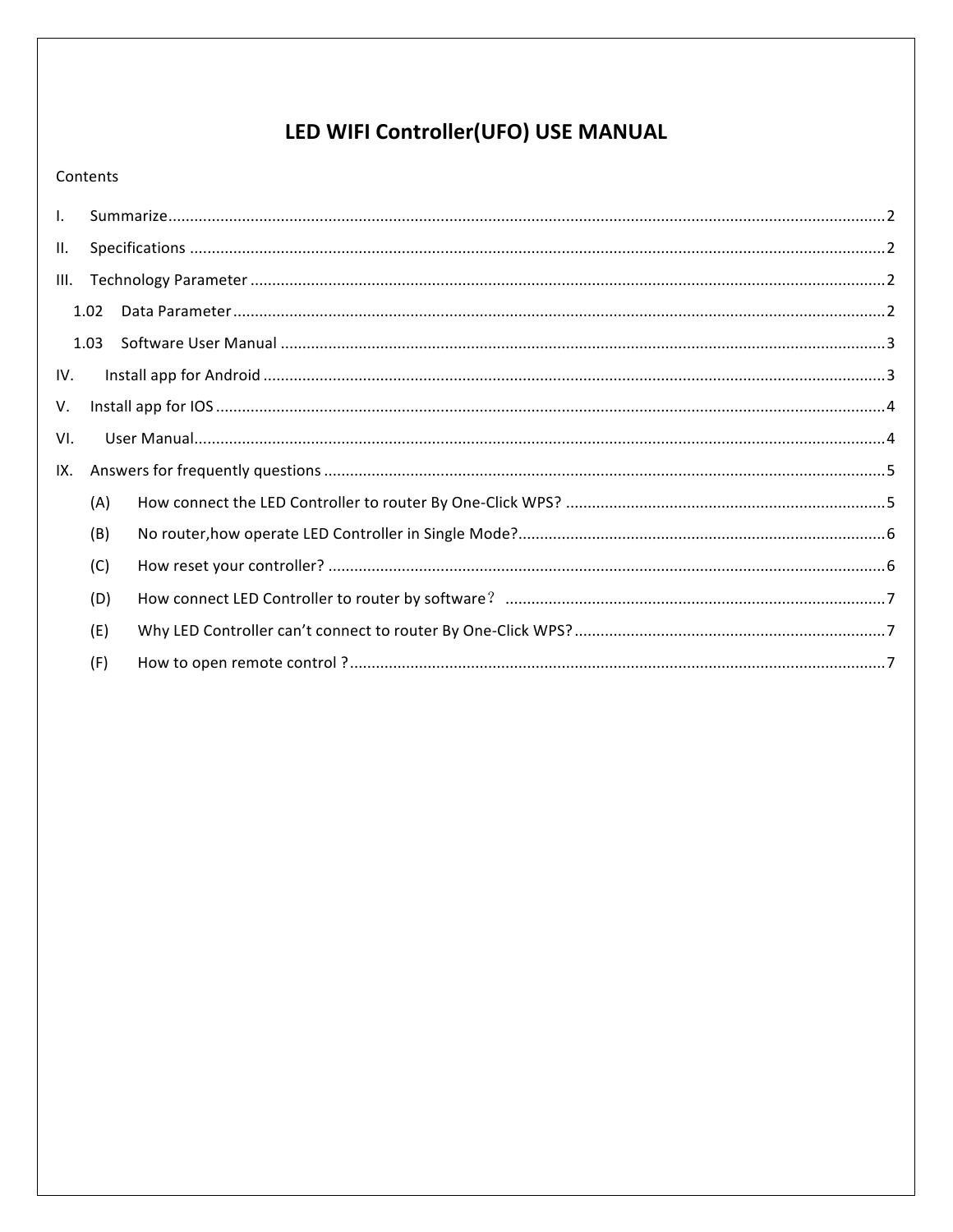## **I. Summarize**

Welcome to use LED WiFi Controller, this controller is designed for low voltage(12V-24V) light, such as 12V LED strip,12V panel light etc. After installation and settings, your phone (IOS or Android system) can control light directly. The remote control distance reaches 50 meters indoor and more than 100 meters outdoor

### **II. Specifications**

- (A) RGB/RGBW,16 million colors, built-in 20 dynamic models, DIY models, music modes
- (B) divide into groups function
- (C) timing function, automatic turn on/off as your setting time. Set any dynamic models
- (D) allocate to router by one key "WPS"
- (E) after connecting router, controller's WiFi signal will be hided automatically to prevent hotlinking
- (F) memory function, keep same status as last time after power off
- (G) single control by phone or integrated control by router
- (H) operating platform: requires Android 2.3.3 or later, iOS 6.0 or later
- (I) Remote control by internet. Everywhere you can control lamps at home if both of light and phone are online.

# **III. Technology Parameter**

### **1.02 Data Parameter**

- l Input voltage: DC12V-DC24V
- l Power: DC12V: 192W; DC24V:384W;
- Application: common anode, constant voltage light, such as 12V LED strip,12V LED panel light etc
- $\bullet$  Output current:  $4A^*4$
- **•** Connection: common anode

Input:(wire terminal or DC head)

V+: connect anode of power supply

V-: connect cathode of power supply

#### Output:

- V+: connect anode of lamp
- R: connect anode of red color
- G: connect anode of green color
- B: connect anode of blue color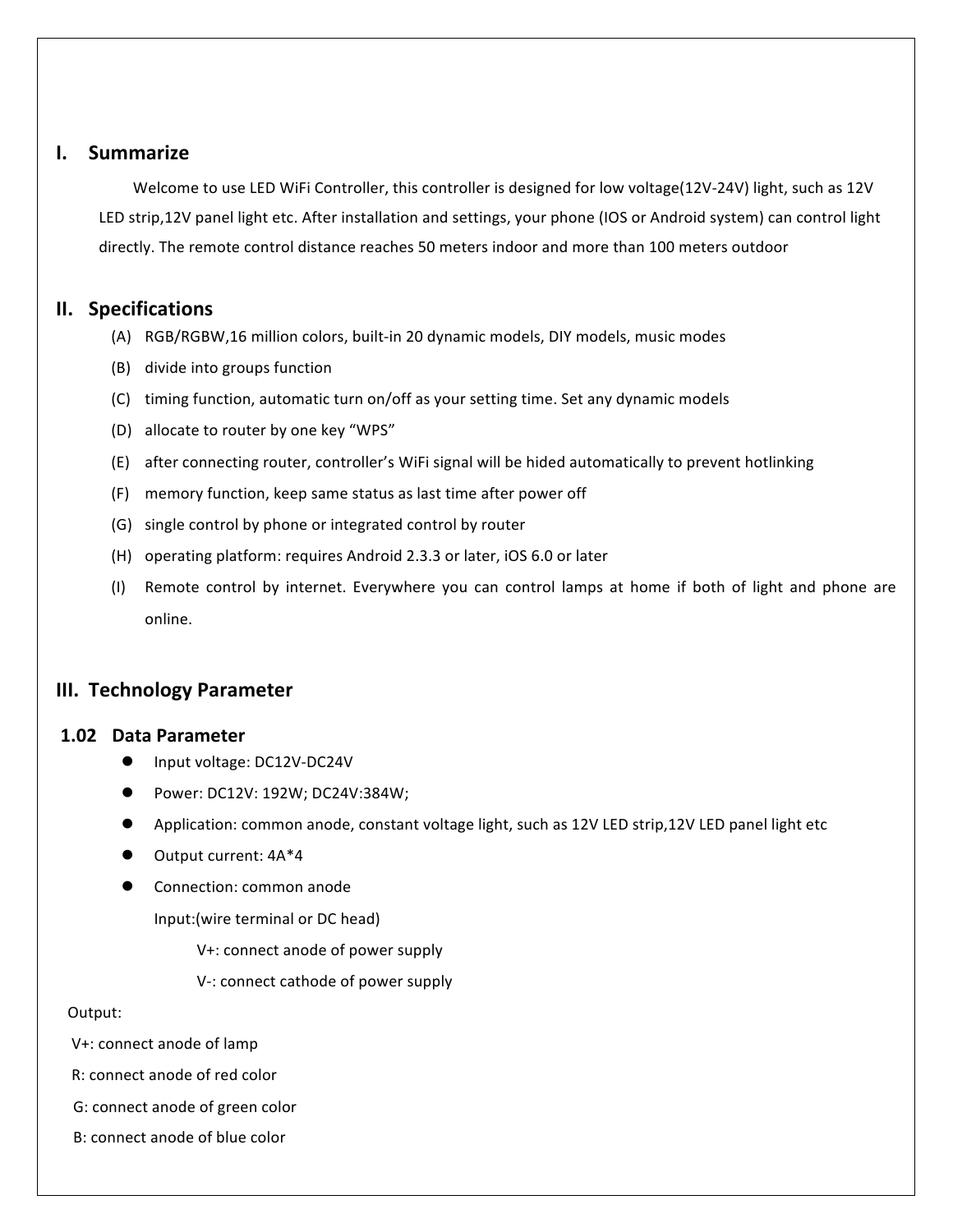W: connect anode of white color if you light have this port.

### **1.03 Software User Manual**

- Android:
	- **•** Name: Magic Home
	- Running platform: requires Android 2.3 with WiFi function or later
	- Language: Chinese/English, app shows same language as your system's in default
- l IOS:
	- **•** Name: Magic Home
	- Running platform: requires ISO 6.0 or later
	- Language: Chinese/English, app shows same language as your system's in default

# **IV. Install app for Android**

### 1) Download it free by Google Play:

Entre to "Google play" app store, search "MagicHome WiFi", find "Magic Home WiFi" and install it.

#### **2) Install by QR code**:

Use QR scan app to scan following QR code, then download and install it.

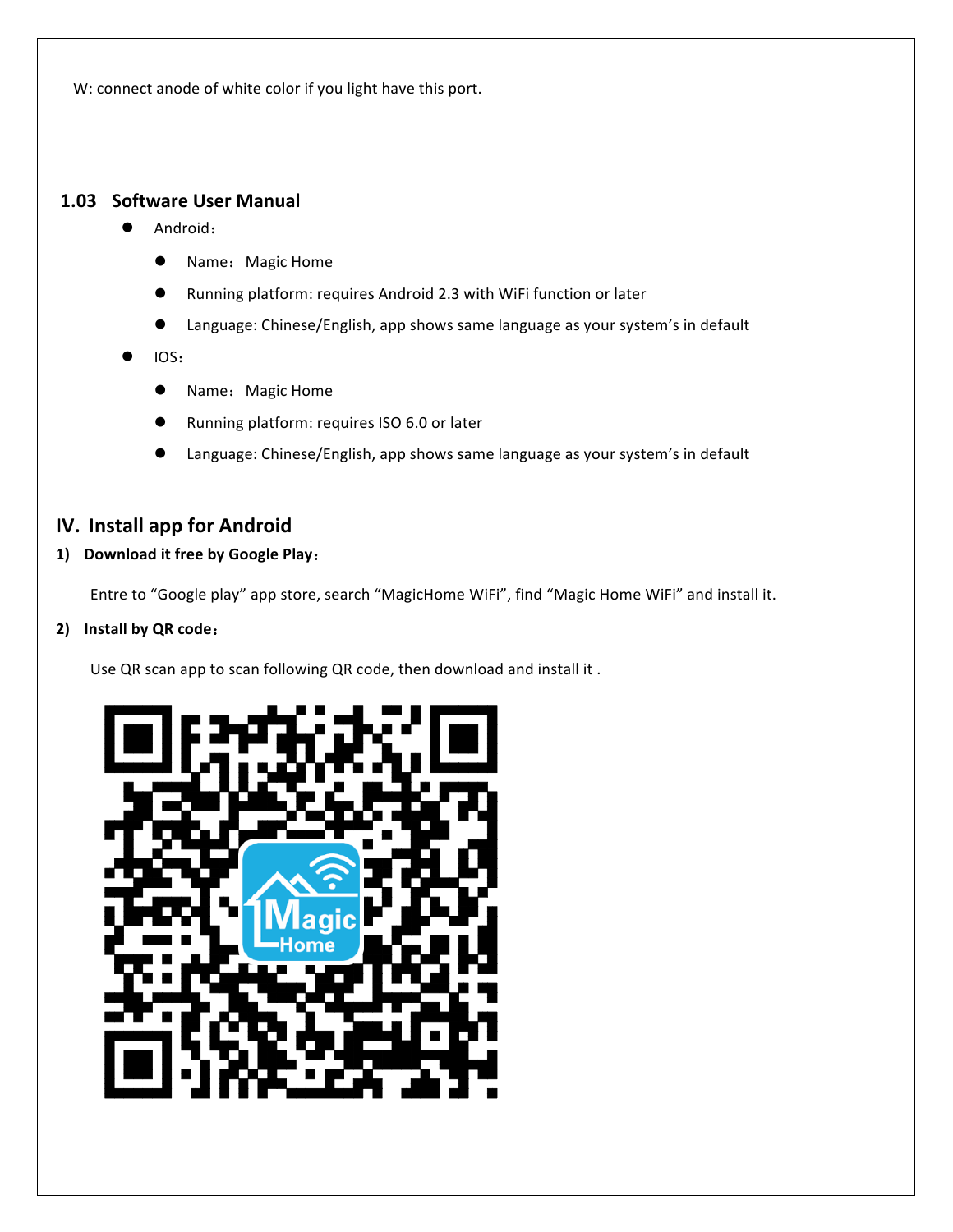# **V. Install app for IOS**

### **1) Download it free in App Store**:

Entre to "App Store", search "MagicHome WiFi", find "Magic Home WiFi", then download and install it.

### **2) Install by QR code**:

Use QR scan app to scan following QR code, then download and install it.



Click following site, phone will auto jumps to "App Store":

Site: https://itunes.apple.com/app/magic-home-wifi/id944574066?mt=8

# **VI. User Manual**

#### VII. How to use phone connect to controller directly?

1.1 Go in "setting" interface to set WiFi. Click "LEDnetxxxxxxxxxxxxx" WiFi signal, then input WiFi password 88888888. 1.2 Start app "Magic Home", then you can find that device.

#### **VIII.** Operate controller by router

Refer to "How connect the LED Controller to router By One-Click WPS?", then restart app "Magic Home", you can find that device.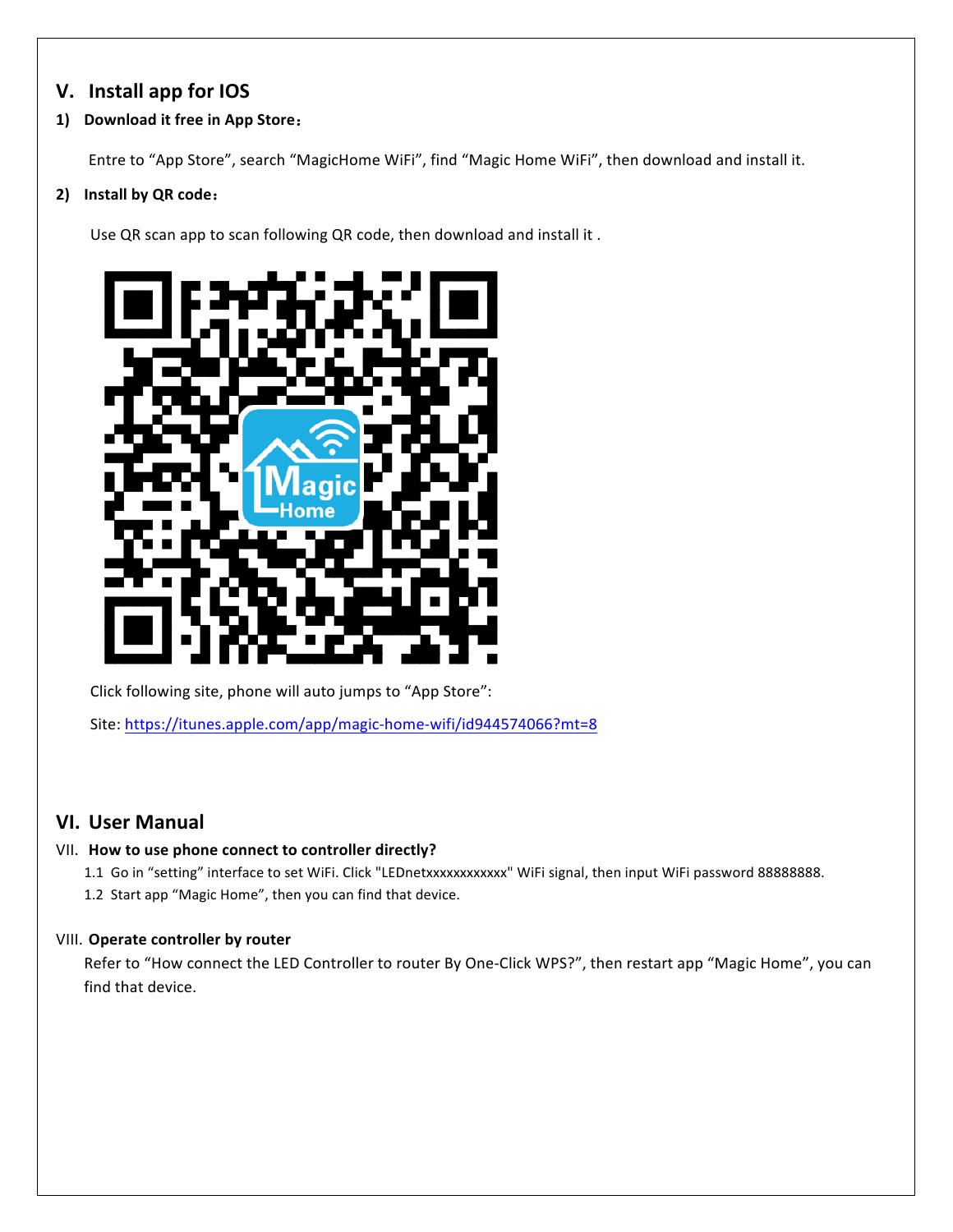# **IX.** Answers for frequently questions

(A) How connect the LED Controller to router By One-Click WPS?



If you have a wireless router, you can connect LED controller box to router first. Then, connect phone (WIFI) to router and open app to control LED controller box.

## Step1:

Power on LED controller box, power light (  $(1)$  will glow red color.



# Step2:

Press WPS(QSS) button on router (less than 1s), then router goes into WPS mode:



Notice: Pls make sure that "WPS" function on router was opened.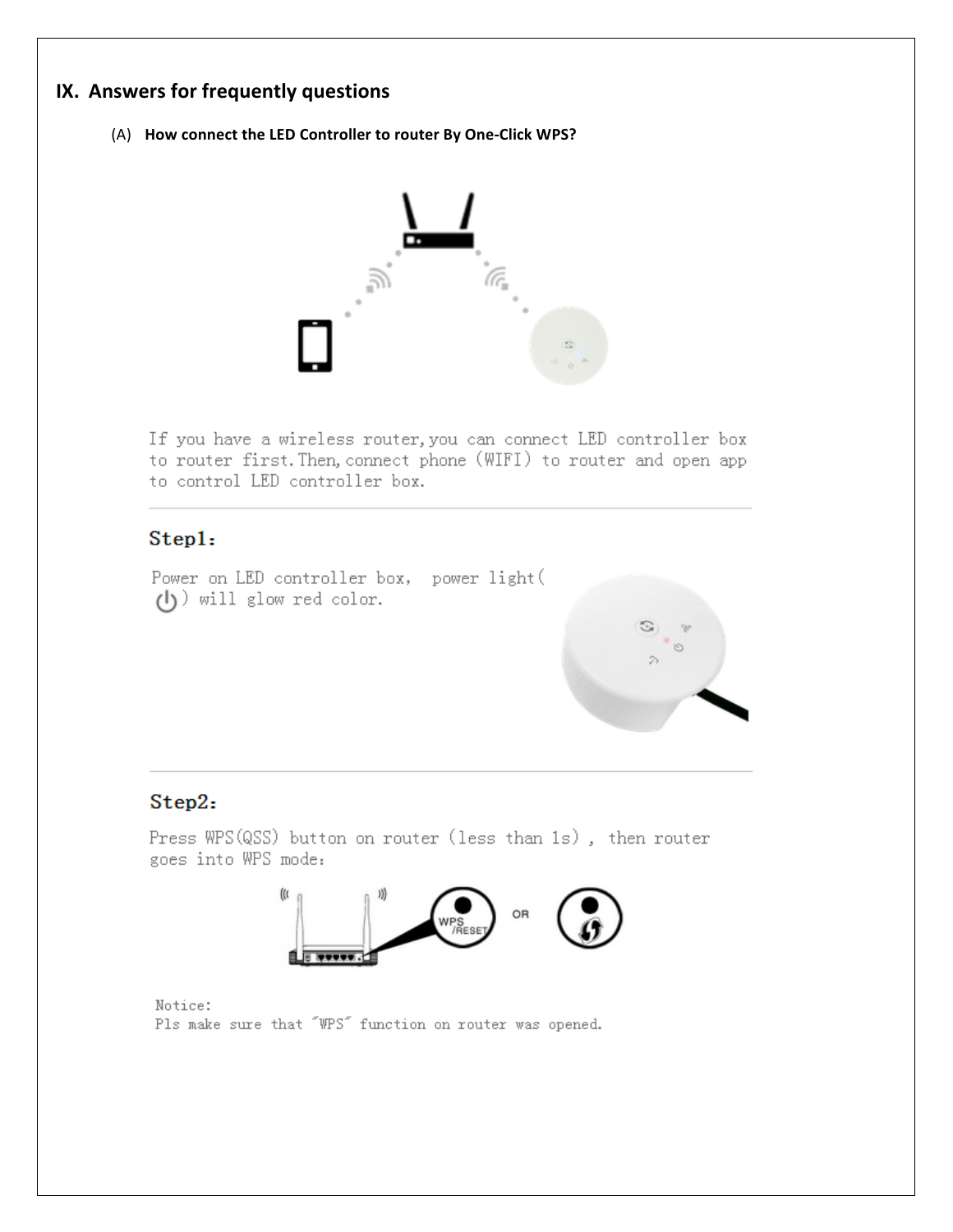# Step3:

Press (less than 1s) button in the middle of LED controller box, The data light  $(\epsilon)$  will keep on glowing 1s, then

dark. (It means controller has gone into WPS status).



- If link light(<sup>666</sup>) keep on flash slowly, it means controller is connecting to router;
- If link light( $\overline{ob}$ ) still dark, it means the Router has not gone into WPS status:
- If link light ( $\delta$ <sup>3</sup>) keep on glowing, it means controller was connected to router.

### Last step:

After controller was connected to router, please connect phone to right router WiFi signal. Then start App to control light.

#### (B) No router, how operate LED Controller in Single Mode?

Answer:1. Connect phone to controller WiFi signal "LEDnetxxxxx" (If you cannot find that signal, please try to

reset controller.

2. Start "Magic Home" app, you will find that controller item. Then click it and control it.

#### (C) **How reset your controller?**

#### Answer:

Keep on pressing button in middle of controller 3s, then data light  $(\bigcap_{i=1}^n)$  and

link light  $(b\rightarrow b)$  will glow 3s and change to dark at the same time. Now, resetting were operated.

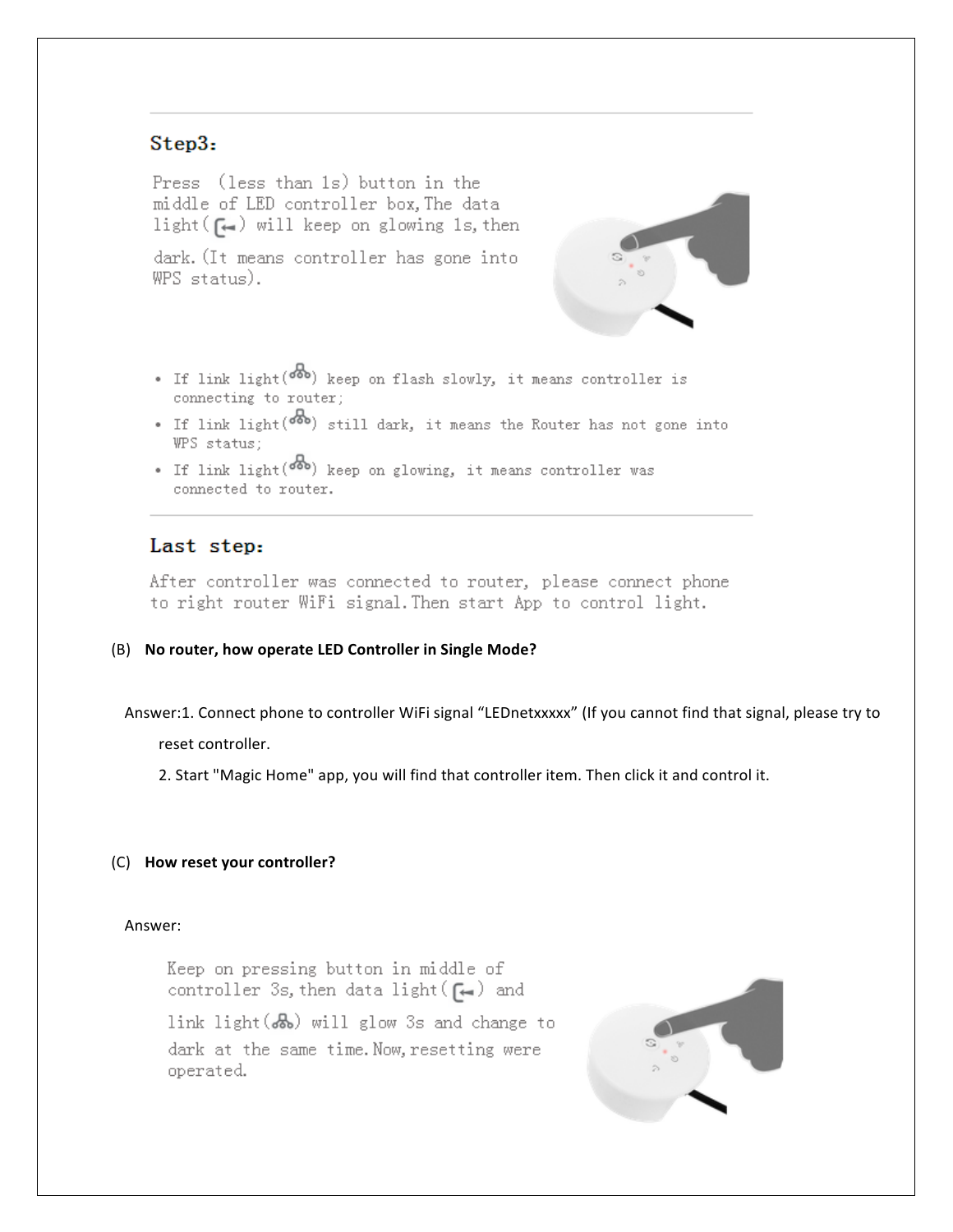#### (D) **How connect LED Controller to router by software**?

- 1. Connect phone to controller's WiFi signal "LEDnetxxxxx"
- 2. Start Magic Home app, you will find that controller item after scanning
- 3. Click "Settings" on the upper left corner, then enter the "Settings" view
- 4. Click that controller item to enter "Device Settings" view
- 5. Please check the Check Box "Link to Wireless Router" in "NETWORK MODE"
- 6. Click your router item, then type the password and press "ok"
- 7. If last operation works well, App will prompt "The Control Box is restarting, please wait...", When connect to router successfully, controller link light(  $\overline{\bullet\bullet}$  ) will keep on glowing.

#### (E) **Why LED Controller can't connect to router by One-Click WPS?**

#### Answer:

1. Please make sure that router has started WPS function. If not, please open WPS function in router setting page

2. After opened WPS function, if you still can't connect it, please move controller and make sure distance between controller and router is less than 3m. Then, try to restart controller and router one time;

3. If you don't know how to start WPS function, please refer point 3(How connect LED Controller to router by software?) to set up.

#### (F) **How to open remote control?**

#### Answer:

Be sure of led controller has been connected the router(Reference: 1. How connect the LED Controller to router By One-Click WPS?)

1. Connect the smartphone to the router and start App, then you can find the led controller on the list.

2. Click the button on the top left corner, enter setting page.

3. Choose the right led controller and select "Remote Setting" in the pop-up menu, enter remote setting page. 4.If you see the remote state is "unopen", check it then you can use the remote control.